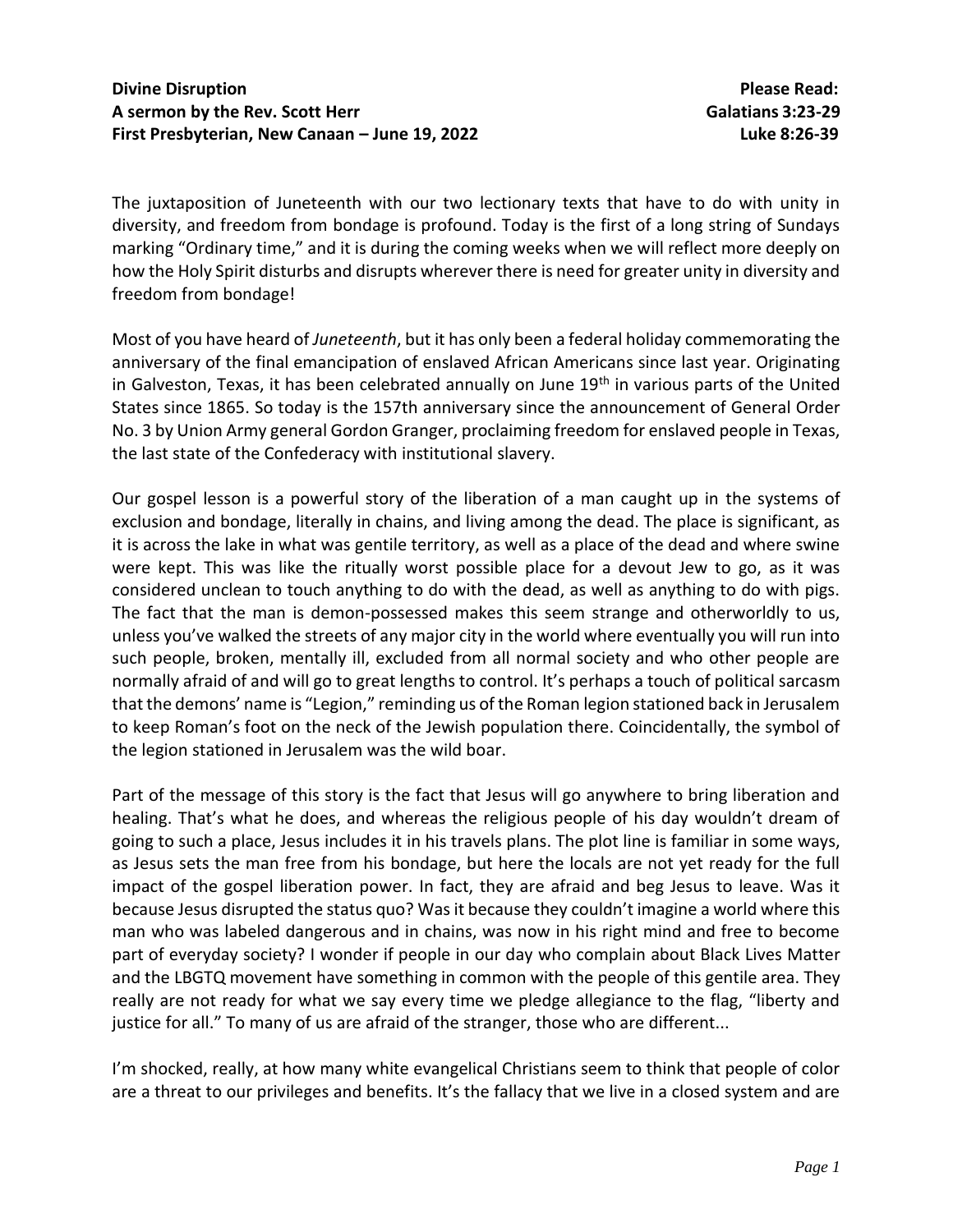playing a zero-sum game with limited resources. It was Albert Einstein who once said that the greatest mistake of his career was holding on to the static state theory of the universe for so long. In fact, the universe is dynamic, even expanding. In other words, we worship a God who has infinite and expanding resources who seeks the prosperity, the flourishing of all people. We are called to embrace and evangelize, to share the good news that all people are image of Godbearers, beloved children of God, and worthy of our respect and encouragement to pursue achievement and development, because there is enough for everyone!

I am dismayed at a report that a Texas pastor recently preached a sermon that went viral where he claimed gay men should be lined up against the wall and shot. I was at a meeting recently where another Christian leader made a connection with gun rights and Galatians 5:1, "For freedom, Christ has set you free." What does Christian freedom have to do with AR-15s? Or congresswoman Lauren Boebert who said at a Christian family camp that Christ wouldn't have died on the cross if his followers had AR-15s. Wow... That doesn't sound like the God revealed in the life, death, and resurrection of Jesus Christ! That doesn't sound like good news to me. That sounds like fear-based bigotry and an endorsement of violence.

So, there are two dimensions our gospel and Galatians texts address: the first is the personal and the second is the systemic. We may identify on a personal level with the demon-possessed man who needs to be liberated from his bondage and restored into the community life. I think of our brothers and sisters in AA or battling various forms of addiction. There are people enslaved by depression, or a low self-esteem, feeling like their life is among the dead, going nowhere. I think of our brothers and sisters in state and federal prisons. They are suffering, as prisons and penitentiaries are generally dehumanizing places. Our prison-system focuses on punitive justice rather than restorative justice, and even my brief exposure makes me sad for those who are there. We must pray for them not to lose hope. Some have committed serious crimes and inflicted evil violence on other innocents, and so we pray for them to be healed and one day set free. But in the meantime, how is our justice system redeeming and restoring them as human beings? Like the man that Jesus goes to set free, the village people were content to leave the man chained among the dead, because for them the man was a lost cause. Jesus, you see, does not give up on *anyone*, but seeks to bring healing redemption and restoration for *everyone*.

In the first century, it was scandalous to claim all are one in Christ Jesus. In *The Forgotten Creed: Christianity's Original Struggle against Bigotry, Slavery, and Sexism*, Stephen Patterson argues that the text that we read today from Galatians is actually something that Paul picked up from other Christians, very likely one of the earliest baptismal creeds.

Most people today don't think of the Christian church as the vanguard for race relations, liberation movements, or gender identity compassion. But here in our Galatians text we read that all are children of God, and that as we have put on Christ in baptism, "There is no longer Jew or Greek, there is no longer slave or free, there is no longer male and female; for all of you are one in Christ Jesus." Do you hear how "in Christ," a phrase Paul uses over 600 times in his writings, there is this elimination of all of the categories we usually use to exclude people. Being in Christ and living into our baptismal vows creates a new community, a new way of relating to people who in any other social context would be outsiders or separated. But in Christ, we are one...